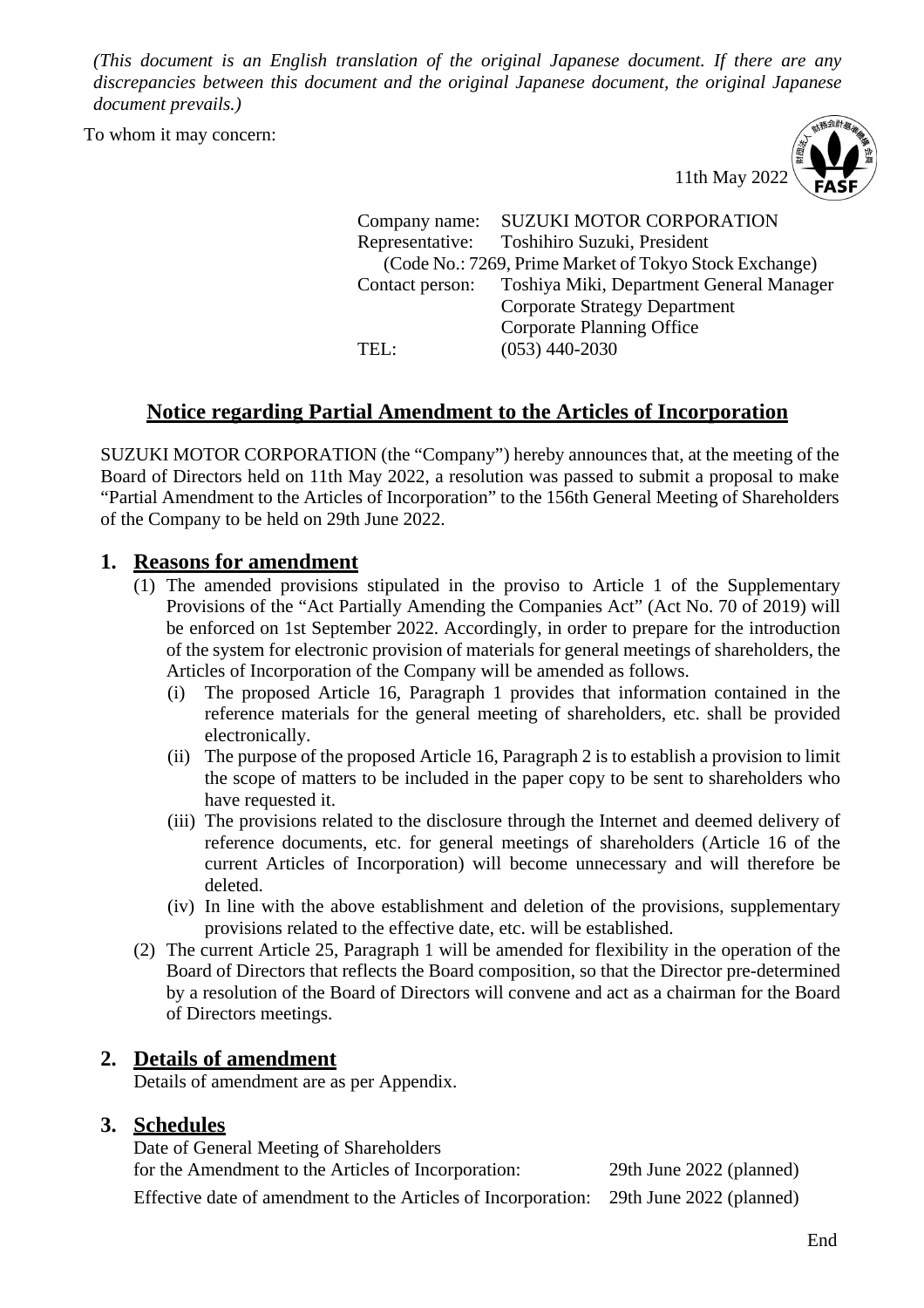(Amended parts are underlined.)

| <b>Current Articles of Incorporation</b>                                                                                                                                                                                                                                                                                                                                                                                                                                                                                                                                                                                                                       | <b>Proposed Amendments</b>                                                                                                                                                                                                                                                                                                                                                                                                                                                                                                                                                       |
|----------------------------------------------------------------------------------------------------------------------------------------------------------------------------------------------------------------------------------------------------------------------------------------------------------------------------------------------------------------------------------------------------------------------------------------------------------------------------------------------------------------------------------------------------------------------------------------------------------------------------------------------------------------|----------------------------------------------------------------------------------------------------------------------------------------------------------------------------------------------------------------------------------------------------------------------------------------------------------------------------------------------------------------------------------------------------------------------------------------------------------------------------------------------------------------------------------------------------------------------------------|
| <b>Chapter III. General Meeting of Shareholders</b>                                                                                                                                                                                                                                                                                                                                                                                                                                                                                                                                                                                                            | <b>Chapter III. General Meeting of Shareholders</b>                                                                                                                                                                                                                                                                                                                                                                                                                                                                                                                              |
| (Disclosure through the Internet and Deemed)<br>Delivery of Reference Documents, Etc. for<br><b>General Meetings of Shareholders</b> )<br>Article 16 Upon convening a general meeting<br>of shareholders, the Company may<br>deem that it has provided<br>shareholders with the necessary<br>information to be described or<br>indicated in reference documents<br>for the general meeting of<br>shareholders, business reports, non-<br>consolidated financial statements<br>and consolidated financial<br>statements, by disclosing such<br>information through the Internet, in<br>accordance with the relevant<br>Ordinance of the Ministry of<br>Justice. | [Deleted]                                                                                                                                                                                                                                                                                                                                                                                                                                                                                                                                                                        |
| [Newly established]                                                                                                                                                                                                                                                                                                                                                                                                                                                                                                                                                                                                                                            | (Measures for Electronic Provision, Etc.)<br>Article 16<br>Upon convening a general meeting of<br>1.<br>shareholders, the Company shall provide<br>information contained in reference<br>documents for the general meeting of<br>shareholders, etc. electronically.<br>Among the matters to be provided<br>2.<br>electronically, the Company may choose<br>not to include all or part of the matters<br>stipulated in the Ordinance of the Ministry<br>of Justice in the paper copy to be sent to<br>shareholders who have requested it by the<br>record date for voting rights. |
| Article 17 to Article 19<br>[Text omitted]                                                                                                                                                                                                                                                                                                                                                                                                                                                                                                                                                                                                                     | Article 17 to Article 19<br>[As current]                                                                                                                                                                                                                                                                                                                                                                                                                                                                                                                                         |
| <b>Chapter IV. Directors and Board of Directors</b>                                                                                                                                                                                                                                                                                                                                                                                                                                                                                                                                                                                                            | <b>Chapter IV. Directors and Board of Directors</b>                                                                                                                                                                                                                                                                                                                                                                                                                                                                                                                              |
| Article 20 to Article 24<br>[Text omitted]                                                                                                                                                                                                                                                                                                                                                                                                                                                                                                                                                                                                                     | Article 20 to Article 24<br>[As current]                                                                                                                                                                                                                                                                                                                                                                                                                                                                                                                                         |